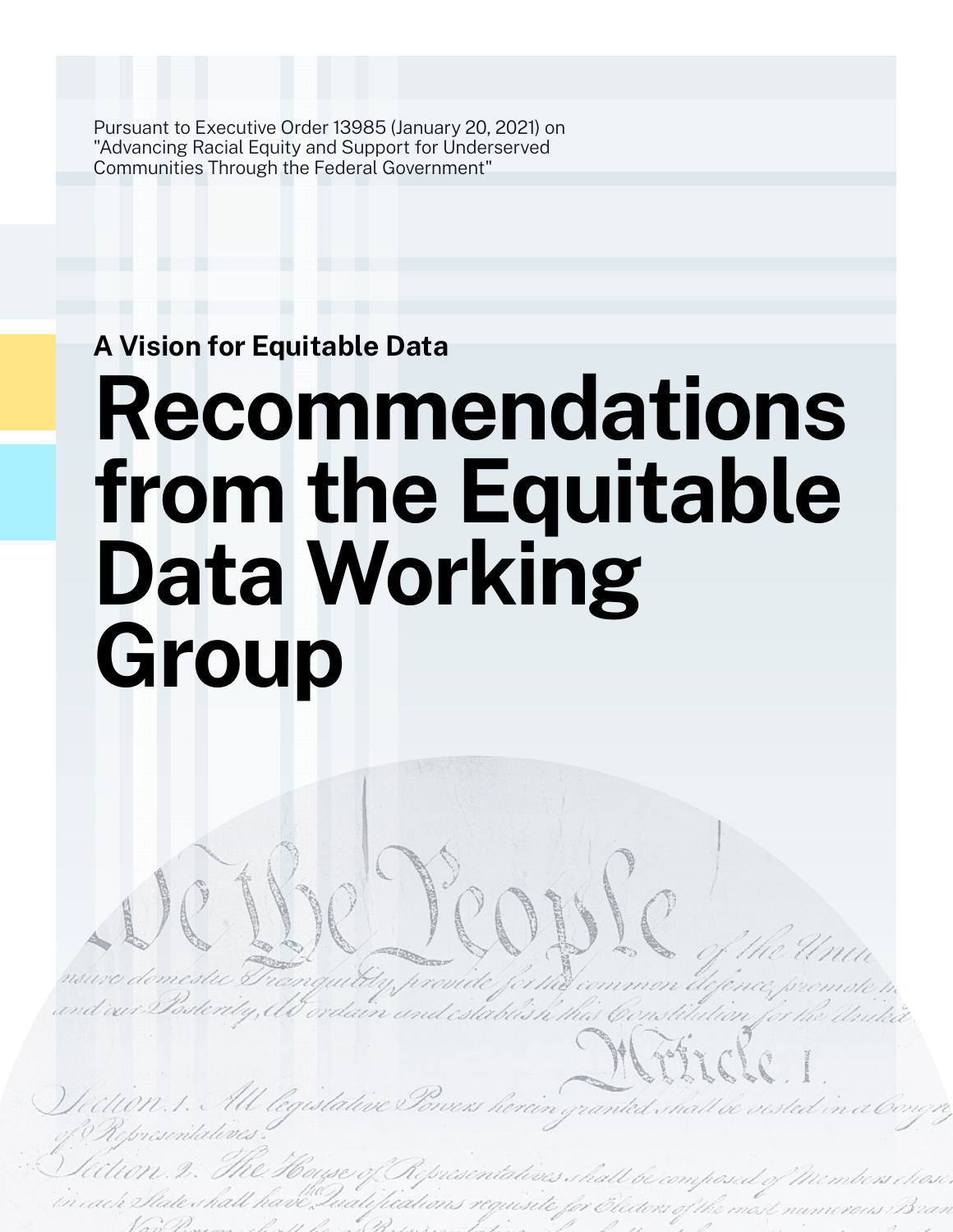# **Overview**

The [Executive Order on Advancing Racial Equity and Support for Underserved Communities](https://www.whitehouse.gov/briefing-room/presidential-actions/2021/01/20/executive-order-advancing-racial-equity-and-support-for-underserved-communities-through-the-federal-government/)  [Through the Federal Government](https://www.whitehouse.gov/briefing-room/presidential-actions/2021/01/20/executive-order-advancing-racial-equity-and-support-for-underserved-communities-through-the-federal-government/) ("Equity EO") launched a whole-of-government effort to incorporate the principle of equity throughout the federal government. Recognizing that the ability to conduct equity assessments—i.e., to understand the impact of federal policies on equity outcomes—and identify and remove barriers to equitable access to government programs is contingent on gathering the necessary data, President Biden ordered the formation of the Equitable Data Working Group ("Working Group"). The President directed the Working Group to study existing federal data collection policies, programs, and infrastructure to identify inadequacies and provide recommendations that lay out a strategy for increasing data available for measuring equity and representing the diversity of the American people.

Disaggregated data—data that can be broken down and analyzed by race, ethnicity, gender, disability, income, veteran status, age, or other key demographic variables—is essential to this task. It offers more precise statistical indicators of population well-being, as well as insight into who can and cannot access government programs and whether benefits and services are reaching underserved and underrepresented communities. Equitable policymaking and program design also require attention, through data collection and analysis, to understand the ways in which people who belong to multiple underserved and underrepresented populations can experience compounded discrimination or disadvantage in accessing government benefits, services, and programs.

The Working Group, (see Appendix A) chaired by Dr. Alondra Nelson (OSTP) and Dr. Margo Schwab (OMB), consulted with a range of advocates and experts from civil society, including academic researchers and community leaders who leverage federal data (see Appendix B); federal department and agency leads for data, statistics, privacy, and program evaluation; and our colleagues leading related equity efforts (e.g., [the White House Gender Policy](https://www.whitehouse.gov/briefing-room/presidential-actions/2021/03/08/executive-order-on-establishment-of-the-white-house-gender-policy-council/)  [Council,](https://www.whitehouse.gov/briefing-room/presidential-actions/2021/03/08/executive-order-on-establishment-of-the-white-house-gender-policy-council/) [Justice40,](https://www.whitehouse.gov/briefing-room/statements-releases/2021/01/27/fact-sheet-president-biden-takes-executive-actions-to-tackle-the-climate-crisis-at-home-and-abroad-create-jobs-and-restore-scientific-integrity-across-federal-government/) and the [White House Initiative on Asian American, Native Hawaiian,](https://www.hhs.gov/about/whiaanhpi/index.html)  [and Pacific Islanders](https://www.hhs.gov/about/whiaanhpi/index.html) (WHIAANHPI)). The Working Group was also informed by agency efforts to implement the President's policies on [scientific integrity and evidence-based](https://www.whitehouse.gov/briefing-room/presidential-actions/2021/01/27/memorandum-on-restoring-trust-in-government-through-scientific-integrity-and-evidence-based-policymaking/)  [policymaking,](https://www.whitehouse.gov/briefing-room/presidential-actions/2021/01/27/memorandum-on-restoring-trust-in-government-through-scientific-integrity-and-evidence-based-policymaking/) and related [OSTP](https://www.whitehouse.gov/ostp/nstc/scientific-integrity-task-force/) and [OMB](https://www.whitehouse.gov/wp-content/uploads/2021/06/M-21-27.pdf) guidance. These stakeholders and officials identified three priority uses for equitable data: **generating disaggregated statistical estimates to characterize experiences** of historically underserved groups using survey data; **increasing non-federal research and community access to disaggregated data** for the evidence-building that supports equity efforts; and **conducting robust equity assessments of federal programs** to identify areas for improvement. The Working Group also pursued a series of case studies to identify what progress could be made using existing program data to answer equity-centered questions in areas such as economic recovery and pandemic or environmental disaster response.

In this document, the Working Group presents a new vision for equitable data that will drive the Biden-Harris Administration over the next year and beyond. Presented alongside this vision are key recommendations of the Working Group, early examples of progress, and related investments called for in the [FY 2023 President's Budget](https://www.whitehouse.gov/omb/budget/).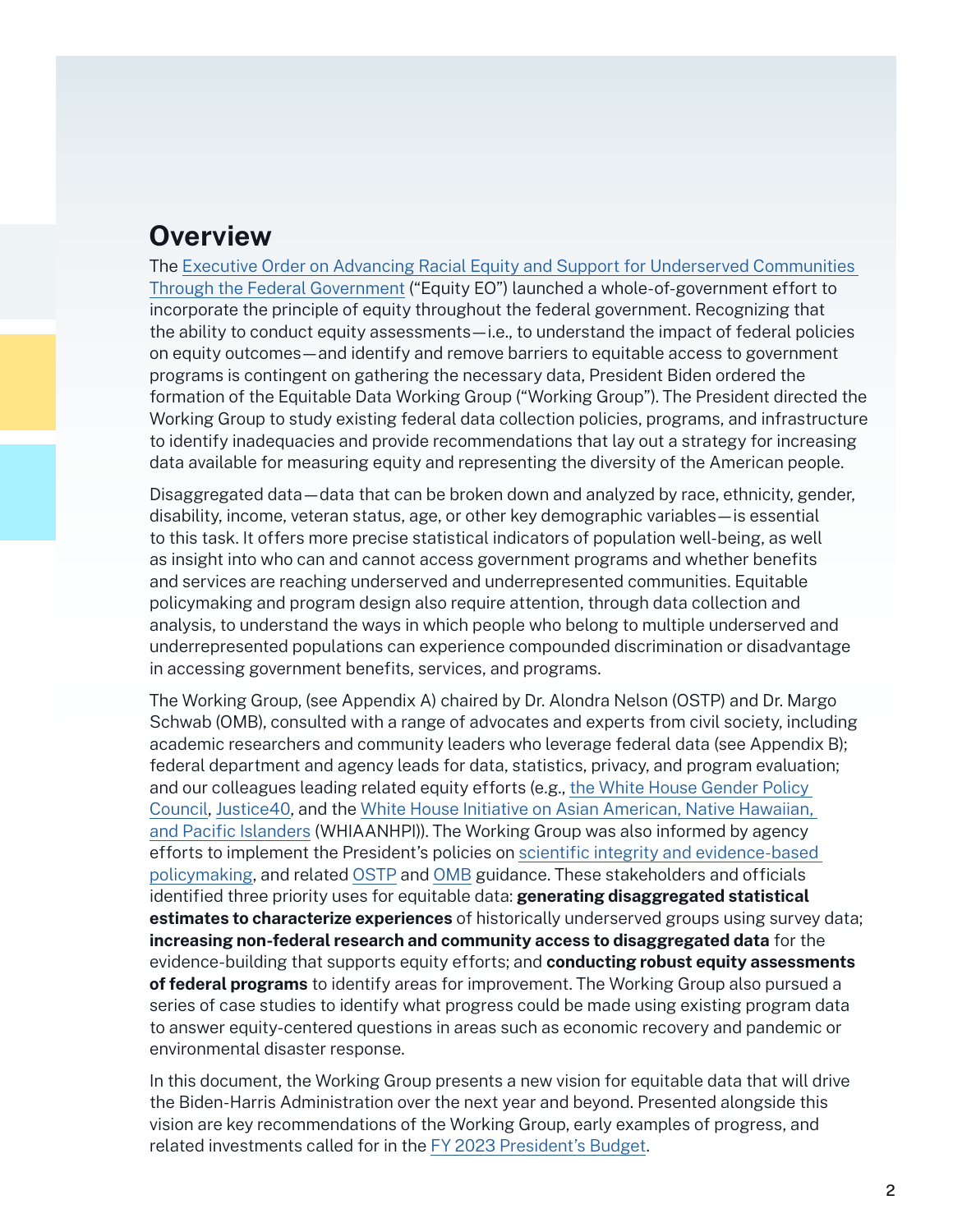# **A Vision for Equitable Data**

Equitable data are those that allow for rigorous assessment of the extent to which government programs and policies yield consistently fair, just, and impartial treatment of all individuals. Equitable data illuminate opportunities for targeted actions that will result in demonstrably improved outcomes for underserved communities. The following practices will allow us to achieve our equitable data vision:

# **Make Disaggregated Data the Norm While Protecting Privacy**

To ensure that historically underserved populations are empowered by and benefit from federal data, surveys, and equity assessments, the federal data system should support disaggregation, directly or through statistical estimates. However, as the federal government expands its use of disaggregated demographic data, it must be intentional about when data are collected and shared, as well as how data are protected so as not to exacerbate the vulnerability of members of underserved communities, many of whom face the heightened risk of harm if their privacy is not protected.

# **Catalyze Existing Federal Infrastructure to Leverage Underused Data**

Although many federal programs do not report disaggregated data, they may partner with the thirteen [federal statistical agencies](https://www.whitehouse.gov/omb/information-regulatory-affairs/statistical-programs-standards/) (agencies whose principal mission is to produce official federal statistics) that have the experience, and many of the tools necessary, to allow departments and agencies to generate disaggregated estimates of program participation in ways that protect against inadvertent disclosure of identifiable information. Policy support for generating the legal and logistical agreements necessary for productive interagency data-sharing partnerships will help to avoid historical roadblocks and address underutilization of existing federal data by facilitating quick and safe access to disaggregated data for equity assessment. Data sharing must be done in a manner that explicitly addresses the tension between the public's trust in data confidentiality and increasing data access for equity efforts.

# **Build Capacity for Robust Equity Assessment for Policymaking and Program Implementation**

Equitable policymaking and program implementation require an approach to evaluation and data analysis that allows for robust assessment of compounded experiences and overlapping identities. Such analysis is critical because it recognizes how the interconnectedness of identities and experiences (e.g., as a Black woman, or as a transgender immigrant) shape the need for particular federal programs and services and the barriers that may prevent access. Agencies and program offices will need to invest in the statistical, evaluation, and data science expertise necessary to design and conduct robust equity assessments using their administrative data, consistent with the [Foundations for Evidence-Based Policymaking Act of](https://www.congress.gov/bill/115th-congress/house-bill/4174/text)  [2018](https://www.congress.gov/bill/115th-congress/house-bill/4174/text) ("Evidence Act") and the Equity EO.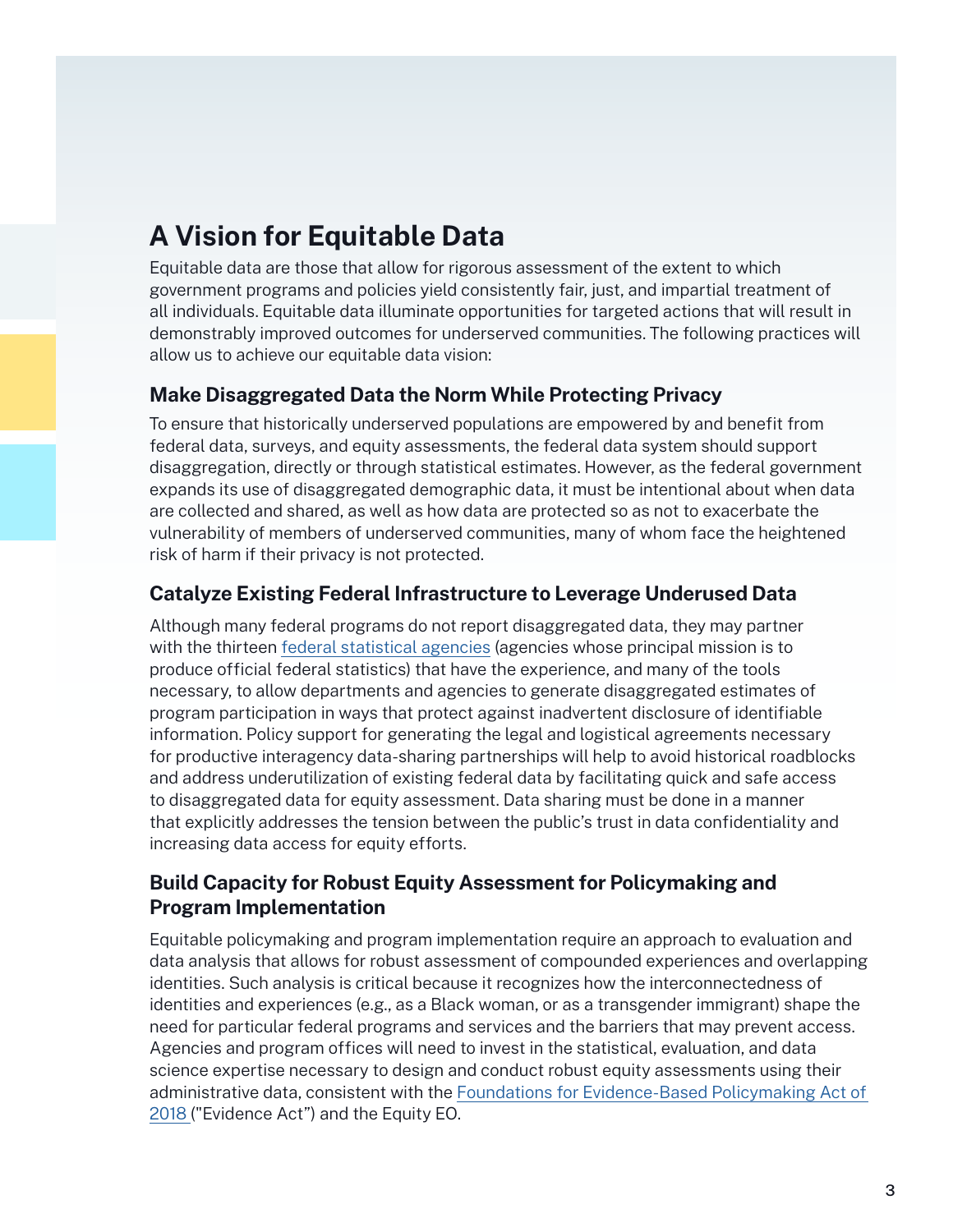# **Galvanize Diverse Partnerships Across Levels of Government and the Research Community**

Durable, equitable data infrastructure requires fostering collaborations across all levels of government, as well as with a diverse community of external organizations in order to address specific challenges of mutual priority and interest. It will be necessary to create incentives and pathways for increased representation among research community participants interested in generating equitable data and engage representatives of the communities that access and participate in federal programs in the design of research collaborations about those programs. Agencies must also look for opportunities to create mutually beneficial uses of the data that they request from grantees, in order to encourage providing good quality data.

# **Be Accountable to the American Public**

Providing tools that allow civil society organizations and communities to use and visualize federal data and chart government's progress toward equitable outcomes is crucial for strengthening accountability and credibility with the American public. Such tools encourage community participation in government equity efforts, but must meet individuals where they are in terms of data analysis capacity and resources. The government should support platforms and partnerships that enable the public to easily find meaningful data about the well-being of their communities and the services provided to them.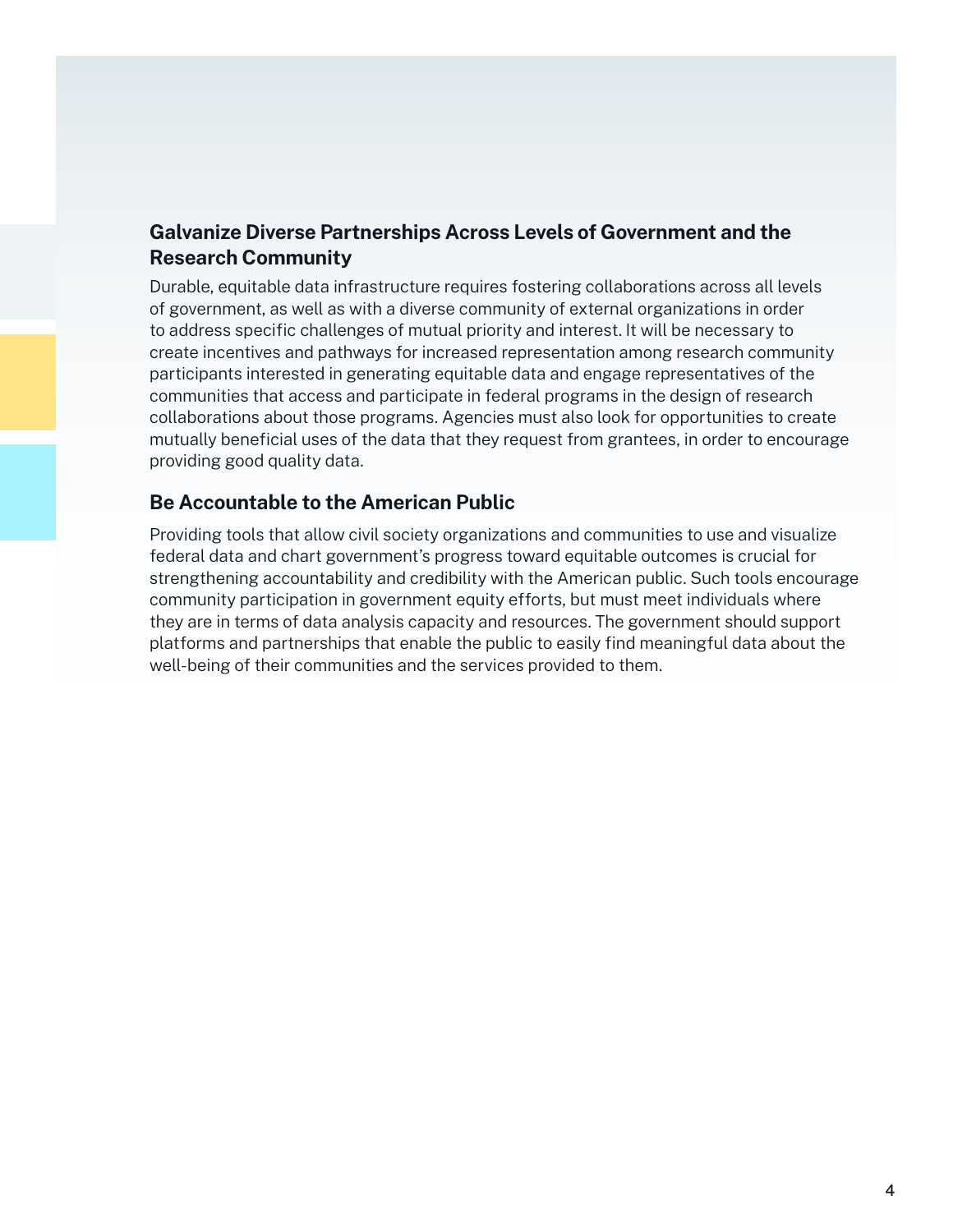The recommendations presented here are designed to establish the foundation for a holistic federal strategy toward equitable data, in which all actors are intentional about when and how they promote disaggregated demographic data across the full data lifecycle— including the collection, protection, management, analysis, dissemination, use, and destruction of the data.

## **Make Disaggregated Data the Norm while Protecting Privacy**

Revise the [Office of Management and Budget \(OMB\) Statistical Policy](https://www.govinfo.gov/content/pkg/FR-1997-10-30/pdf/97-28653.pdf)  [Directive 15](https://www.govinfo.gov/content/pkg/FR-1997-10-30/pdf/97-28653.pdf): Standards for Maintaining, Collecting, and Presenting Federal Data on Race and Ethnicity

Federal standards are important because they ensure consistent and comparable data government-wide. However, many who met with the Working Group emphatically stated that many individuals—for example, people of Middle Eastern and North African heritage and subgroups of Asian American, Native Hawaiian and Pacific Islanders—are not represented within the current minimum racial and ethnic categories, leaving them unseen in government statistics and masking important inequities.

#### **Key Administration Actions**

As the FY23 budget request indicates, the Administration is prioritizing restoring statistical infrastructure necessary to preserve the integrity of the federal statistical system and the statistical standards under which it operates. While OMB is actively working to help ensure the federal statistical system efficiently, effectively, and accurately captures the diversity of the American people, federal agencies, along with state and local partners, are also able to disaggregate data beyond OMB's minimum classification categories for collection, tabulation, and reporting – as the U.S. Census Bureau did for the 2020 Census data collection. OMB is developing updated guidance to promote improved understanding of disaggregation already allowable under the current Statistical Policy Directive No. 15.

Several federal statistical surveys already offer respondents the opportunity to provide their specific Asian or Native Hawaiian or Other Pacific Islander identity. The Interagency Council on Statistical Policy is developing a searchable data catalog to increase awareness about the availability of disaggregated Asian and Native Hawaiian or Pacific Islander federal statistical data to facilitate analysis of these data in order to understand the life experiences of these smaller population groups.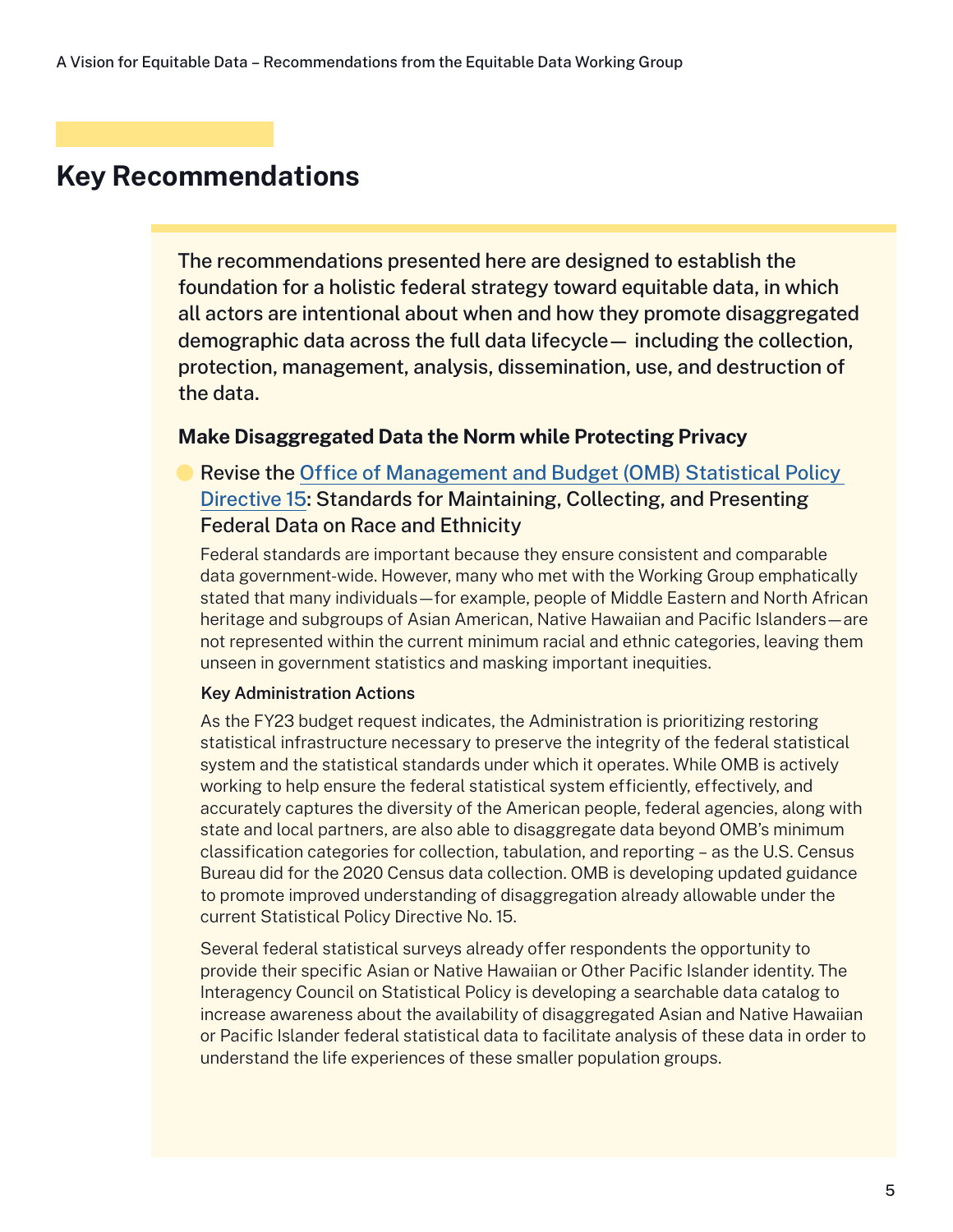## Generate disaggregated statistical estimates

Changing the race and ethnicity standard is important but not sufficient to generate the disaggregated statistical estimates on federal surveys that are necessary for understanding potential disparities in life experiences and outcomes across demographic groups. Sample sizes in many national statistical surveys would need to be increased to generate estimates for smaller populations – such as individual LGBTQI+ communities and smaller racial and ethnic groups – without jeopardizing the confidentiality of survey respondents. Additionally, because increases in sample size are not a cost-effective way to study the smallest population subgroups, the Working Group recommends support for other alternative avenues as well. For instance, statistical agencies should explore creating multi-year datasets for national surveys that will allow publishing estimates for small populations.

#### **Key Administration Actions**

The Bureau of Labor Statistics has demonstrated that even for populations where we have historically found it more difficult to collect representative data, there are creative ways to document important trends. Over the last few months, they have published several special reports, including one on [barriers to employment for persons](https://www.bls.gov/news.release/dissup.nr0.htm)  [with disabilities disaggregated by age, sex, educational attainment, and prior work](https://www.bls.gov/news.release/dissup.nr0.htm)  [experience](https://www.bls.gov/news.release/dissup.nr0.htm) and another about the [unemployment rate](https://www.bls.gov/opub/ted/2022/unemployment-rate-for-american-indians-and-alaska-natives-at-7-9-percent-in-december-2021.htm) of American Indians and Native Alaskans from 2003 through 2021.

The President's Fiscal Year 23 budget request includes funding for the following:

[National Center for Health Statistics \(NCHS\)](http://cdc.gov/budget/documents/fy2023/FY-2023-CDC-congressional-justification.pdf) to increase data available for understanding the health and health care status of historically underserved communities through evaluation of electronic health records and increasing the sample size of the National Health Interview Survey to allow disaggregated estimates and analyses of health care access, chronic health conditions (including long COVID-19), and mental health status disaggregated by and across race and ethnicity, gender identity, and sexual orientation.

[Bureau of Justice Statistics](https://www.whitehouse.gov/wp-content/uploads/2022/03/ap_15_statistics_fy2023.pdf) to increase understanding of crime victimization in historically underserved communities through investment in the volume, quality, and analysis of data collected by the National Incident Based Reporting System and improving the National Crime Victimization Survey.

[Census Bureau](https://www.commerce.gov/sites/default/files/2022-03/FY2023-Census-Congressional-Budget-Submission.pdf) to develop sampling frames to support study of historically underserved communities; improve measurement of race and ethnicity through improvements in record linkage methodologies and imputation methods; and assess the feasibility of combining labor force survey data with other sources of information, such as administrative data and population estimates, to produce estimates on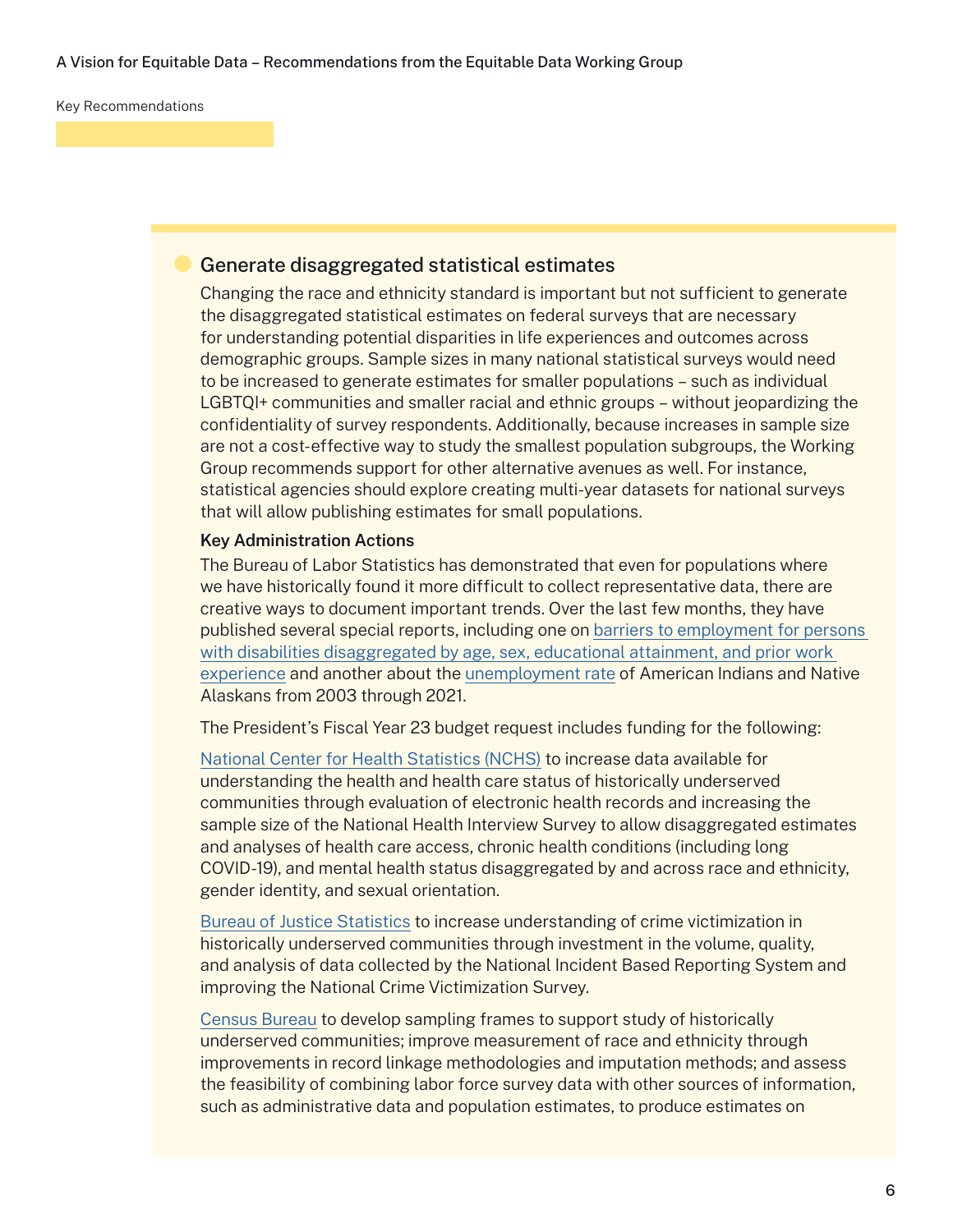topics of interest for smaller population groups that are not available elsewhere (e.g., American Indian and Alaska Native and Native Hawaiian and Other Pacific Islander).

# Establish best practices for measuring sexual orientation, gender identity, disability, and rural location

Both community advocates and agencies raised concerns that the lack of governmentwide guidance for collecting demographic variables inhibits a consistent, inclusive data strategy and stymies the ability to examine equity across these identities.

#### **Key Administration Actions**

NCHS [asked transgender, non-binary, and other Americans](https://wwwn.cdc.gov/QBank/Report.aspx?1225) about how they want to see themselves reflected on Federal IDs. This groundbreaking user research directly informed the State Department's adopted definition of the "X" gender marker and [provided the basis for additional gender options](https://www.whitehouse.gov/briefing-room/statements-releases/2022/03/31/fact-sheet-biden-harris-administration-advances-equality-and-visibility-for-transgender-americans/) on several other federal forms.

The Federal Committee on Statistical Methodology recently completed [a brief](https://nces.ed.gov/FCSM/pdf/FCSM_21_01_062221.pdf) that describes what we have learned to date from federal efforts to develop effective sexual orientation and gender identity survey questions. This work informed the Census Bureau information collection on sexual orientation and gender identity in its [Household Pulse Survey,](https://www.census.gov/library/stories/2021/08/household-pulse-survey-updates-sex-question-now-asks-sexual-orientation-and-gender-identity.html) beginning in July 2021.

The President's Fiscal Year 23 budget request includes [funding for critical research](https://www.commerce.gov/sites/default/files/2022-03/FY2023-Census-Congressional-Budget-Submission.pdf) on how to best add questions about sexual orientation and gender identity to the Census Bureau's American Community Survey, one of our nation's largest and most important surveys of American households. This data collection will help the federal government better serve the LGBTQI+ community by providing valuable information on their jobs, educational attainment, home ownership, and more.

# **Catalyze Existing Federal Government Infrastructure to Leverage Underused Data**

#### Expand protected access to data for equity assessment

Historically, when specific demographic data was not necessary for determining an individual's eligibility for a program, agencies did not collect such information. One of the most common questions that agencies posed to the Working Group was how they could disaggregate their program participant rolls in order to identify and rectify any inequity. The Working Group identified opportunities to estimate social safety net program participation by demographic characteristics, while preserving privacy, by matching existing federal data, such as those held by the Census.

#### **Key Administration Actions**

Through its case study on Economic Impact Payments (EIPs) that provided relief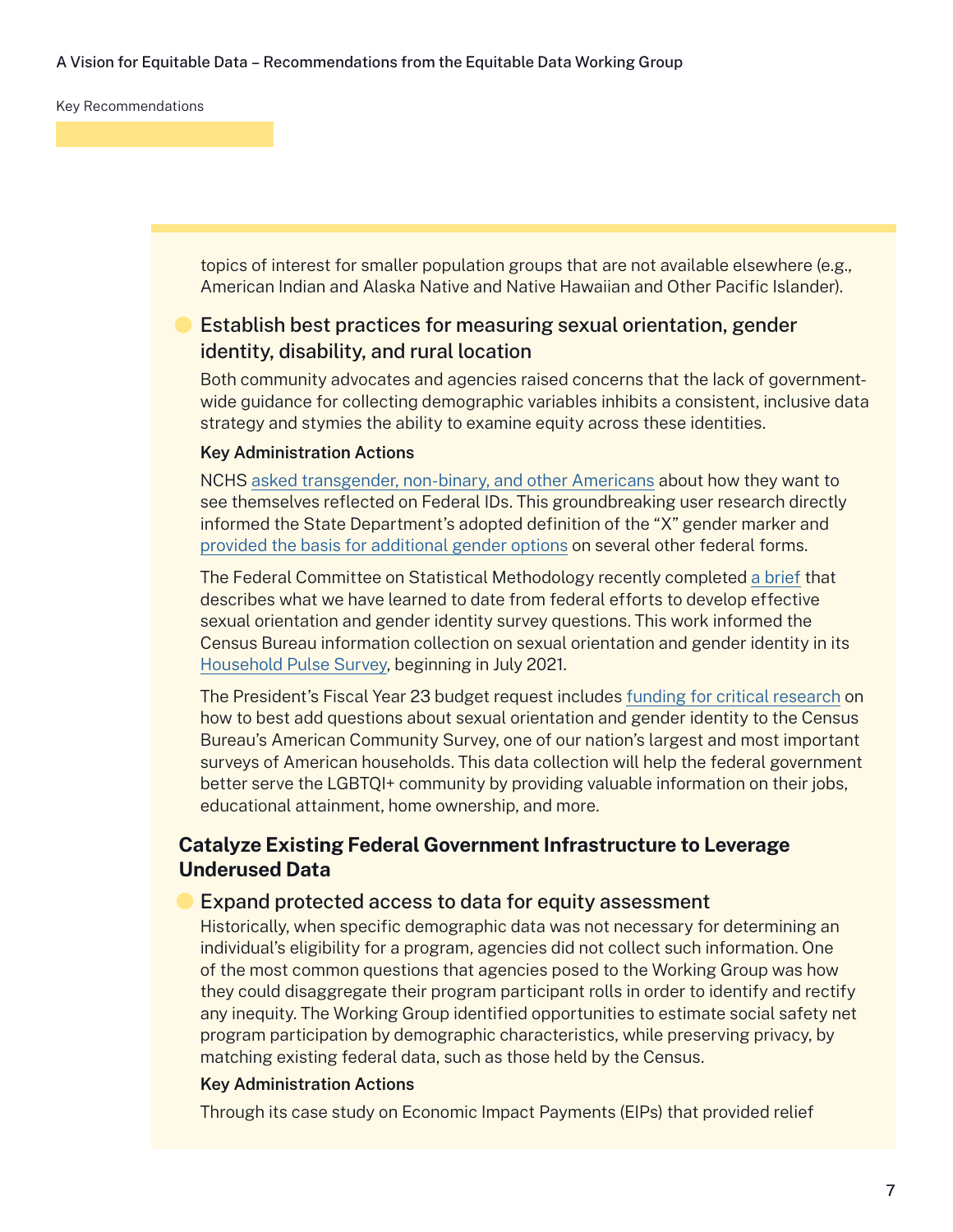#### A Vision for Equitable Data – Recommendations from the Equitable Data Working Group

Key Recommendations

during the pandemic, the Working Group executed an agreement to [allow sharing](https://home.treasury.gov/news/featured-stories/advancing-equity-analysis-in-tax-policy)  [of EIP payment data from Treasury with Census](https://home.treasury.gov/news/featured-stories/advancing-equity-analysis-in-tax-policy) to conduct an analysis of recipient demographics. Through another case study, National Oceanic and Atmospheric Administration (NOAA), National Aeronautics and Space Administration (NASA), Census, and Federal Emergency Management Agency (FEMA) are coordinating data needs to enable NOAA to more accurately explain social outcomes and climate impacts on vulnerable communities and to allow FEMA to better understand the demographic and economic characteristics of areas impacted by natural disasters.

The President's Fiscal Year 23 budget request includes funding for the Census Bureau to help social safety net and business assistance programs [understand the](https://www.whitehouse.gov/wp-content/uploads/2022/03/ap_15_statistics_fy2023.pdf)  [demographic characteristics of their participants, grantees, and customers](https://www.whitehouse.gov/wp-content/uploads/2022/03/ap_15_statistics_fy2023.pdf) so that they can increase equity and better understand how their programmatic and policy decisions impact underserved communities.

# **Build Capacity for Robust Equity Assessment for Policymaking and Program Implementation**

#### Invest in the human capital necessary for equity assessment

Agency consultations revealed a particular absence in capacity to design and conduct robust equity assessments. Agencies need to build the statistical, data science, and evaluation capacity necessary for generating evidence-based policy consistent with the Evidence Act. Such expertise is vital for programs to conduct equity assessments but is currently limited within the federal government. Resources will be critical to building this capacity.

#### **Key Administration Actions**

The President's Fiscal Year 23 budget request includes funding for: the [Internal](https://home.treasury.gov/system/files/266/COMBINED-CJ-Web-Version-FY-2023.pdf)  [Revenue Service](https://home.treasury.gov/system/files/266/COMBINED-CJ-Web-Version-FY-2023.pdf) to hire staff to conduct analysis on equity-related policy issues and support the Department's equity goals, including impact measurement on socially and economically disadvantaged and Tribal communities; the Veterans Benefits [Administration](https://www.va.gov/budget/docs/summary/fy2023-va-budget-volume-iii-burial-and-benefits-programs-and-deptmental-administration.pdf) to promote greater equity in service delivery by hiring evaluation analysts to assess potential disparities among veterans who have historically been disadvantaged based on their race, ethnicity, gender identity or sexual orientation; and FEMA to bolster capacity to identify inequities and barriers to accessing benefits in the application process for disaster assistance.

# Use recovery and infrastructure initiatives to institutionalize expectations for assessing equity

The Administration encouraged the use of American Rescue Plan (ARP) funds, where allowable, to support state, local, territorial, and Tribal data infrastructure,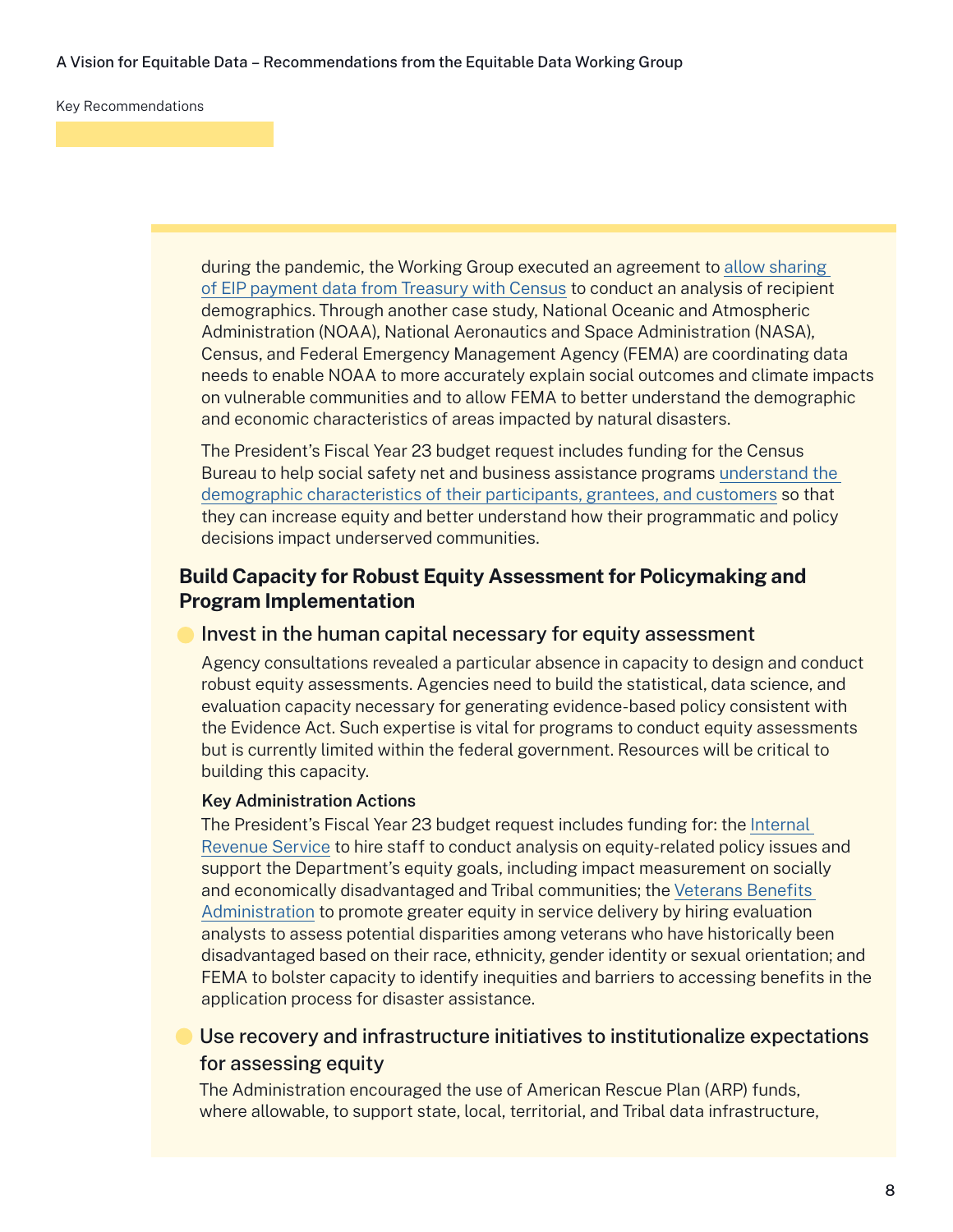and expanded reporting requirements for disaggregated data collection across key programs. Bipartisan Infrastructure Law (BIL) funding and activities, consistent with statutory language, should also be used to build equitable data collection, evaluation, and analysis infrastructure. Such capabilities are critical for ensuring that projects benefit underserved communities and create opportunities for workers who have been systemically excluded from such employment opportunities in the past.

#### **Key Administration Actions**

ARP funds have been used to support data infrastructure across several programs, but most notably Treasury's \$350 billion Coronavirus State and Local Fiscal Recovery Fund. Treasury, through its [Final Rule for the State and Local Fiscal Recovery Fund](https://home.treasury.gov/system/files/136/SLFRF-Final-Rule-Overview.pdf), clarified that recipients may use funds for administrative costs to support program evaluation, data, and outreach. This use includes a range of eligible investments, such as program evaluation and evidence resources; data analysis resources to gather, assess, share, and use data; and community outreach and engagement activities.

Through [\\$260 million in grant funding](https://wdr.doleta.gov/directives/attach/UIPL/UIPL_23-21.pdf) from ARP, DOL is awarding grants to state governments for activities that promote equitable access to Unemployment Insurance (UI) programs, including expanding and improving collection of demographic data. Covered activities include the creation of new measures of program access, such as application rates, recipiency rates, and timeliness of benefit receipt, by demographic subgroups, such as race, ethnicity, gender, age, and geography.

The Administration's [Justice40](https://www.whitehouse.gov/omb/briefing-room/2021/07/20/the-path-to-achieving-justice40/) Initiative aims to provide 40 percent of the overall benefits of certain Federal investments, such as those related to climate and clean energy to disadvantaged communities. As such, programs—including many in BIL will use the [recently released Climate and Economic Justice Screening Tool](https://www.whitehouse.gov/ceq/news-updates/2022/02/18/ceq-publishes-draft-climate-and-economic-justice-screening-tool-key-component-in-the-implementation-of-president-bidens-justice40-initiative/) to identify disadvantaged communities that are marginalized, underserved, and overburdened by pollution. Similarly, BIL will also enable [NOAA to improve](https://www.commerce.gov/sites/default/files/2022-04/DOC-Equity-Action-Plan.pdf) and significantly expand [equitable access to weather and climate prediction capabilities](https://www.commerce.gov/sites/default/files/2022-04/DOC-Equity-Action-Plan.pdf) and services and enhance coastal resilience.

Additionally, the Administration has worked to ensure disaggregated demographic data collection, where possible, across critical ARP-funded programs. For instance, programs such as the State Small Business Credit Initiative, Emergency Rental Assistance, the Low Income Home Energy Assistance Program, and SBA's Community Navigators, among several others, have expanded or established new reporting requirements for grantees to understand how historically underserved communities and populations are accessing resources.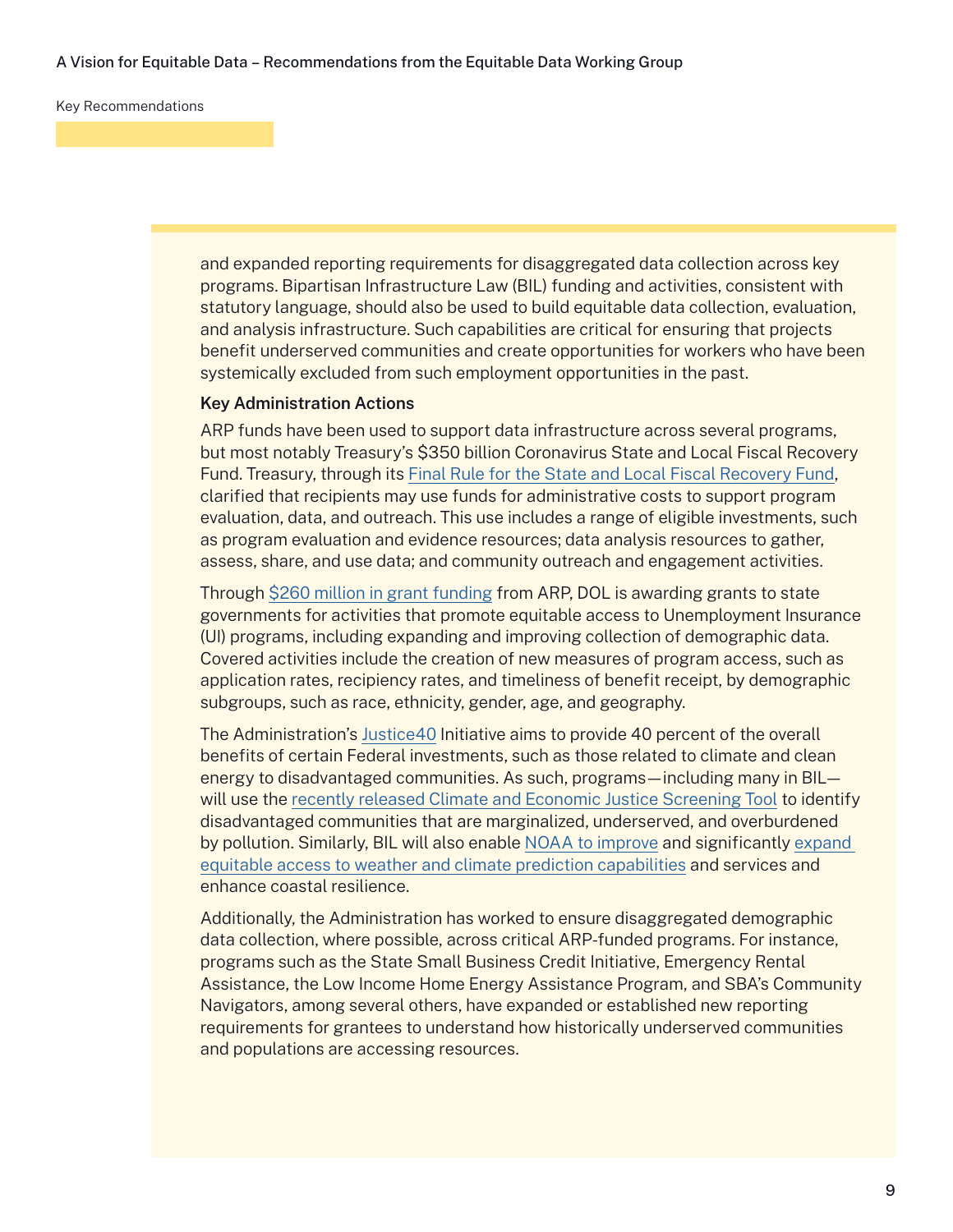# **Galvanize Diverse Partnerships Across Levels of Government and the Research Community**

## Facilitate increased federal-state-local data sharing

Federal collaborations with state, local, territorial and Tribal governments can yield high quality demographic data when all partners see value in its collection and use. Federated social safety net programs should consider how to incentivize and support their state partners to collect and analyze disaggregated demographic data, beyond just requiring its collection. They should equally ensure that those data are appropriately protected to avoid harm, including inadvertent disclosure, and that such collection does not discourage program participation.

#### **Key Administration Actions**

DOL has released a funding opportunity for state governments to participate in an [Unemployment Insurance \(UI\) Navigator Program](https://blog.dol.gov/2022/01/31/5-facts-about-unemployment-insurance-navigator-grants), through which community-based organizations will partner with state UI agencies to help underserved communities access the UI program and also regularly report on the barriers they observe to state UI agencies and DOL. In addition, participating states will share UI program data with DOL to generate equity indicators that can inform the work of community-based organizations, including outreach, education, and assistance efforts.

On December 15, 2021, [NOAA announced the winners](https://cpo.noaa.gov/News/ArtMID/7875/ArticleID/2443/NOAA-Census-award-50000-to-teams-building-data-solutions-to-climate-crisis) of its climate competition within the Open Data for Good Grand Challenge, which is part of [The Opportunity](https://www.noaa.gov/news-release/noaa-census-challenge-innovators-to-build-tools-to-tackle-climate-crisis)  [Project, run by the Census Bureau.](https://www.noaa.gov/news-release/noaa-census-challenge-innovators-to-build-tools-to-tackle-climate-crisis) The purpose of the competition was to accelerate the production of new digital tools to help local decision-makers use federal data for improved climate resilience planning.

# Expand opportunities for historically underrepresented scholars

It is critical that a diverse and inclusive range of researchers be able to conduct their own equity analyses and contribute to government equity efforts. Grants should be made to increase technical support and more structured funding opportunities for a diverse range of scholars, including those at Historically Black Colleges and Universities (HBCUs) and other Minority-Serving Institutions (MSIs).

#### **Key Administration Actions**

Two initiatives in the President's Fiscal Year 23 budget request that are relevant here are: funding for the Census Bureau to [support scholars studying marginalized populations](https://www.commerce.gov/sites/default/files/2022-03/FY2023-Census-Congressional-Budget-Submission.pdf) by alleviating costs and bolstering institutional research, including through the provision of virtual access to statistical data and collaboration with stakeholders from underrepresented groups such as researchers at HBCUs and other MSIs; and funding for the National Science Foundation's new [Growing Research Access for Nationally](https://www.nsf.gov/about/budget/fy2023/index.jsp)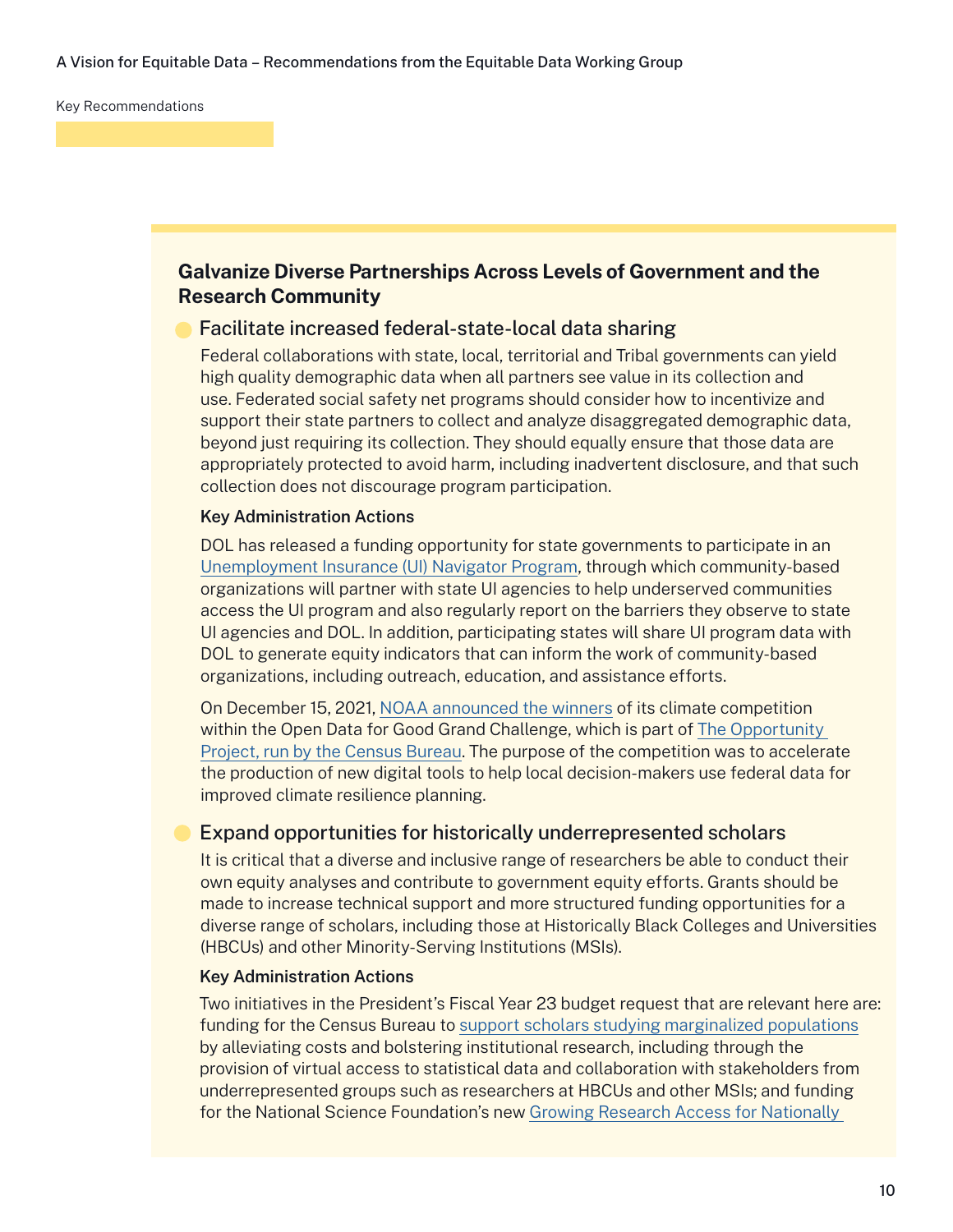A Vision for Equitable Data – Recommendations from the Equitable Data Working Group

Key Recommendations

[Transformative Equity and Diversity](https://www.nsf.gov/about/budget/fy2023/index.jsp) (GRANTED) to reduce barriers to competitiveness by supporting MSIs in research administration and post-award management, as well as the implementation of effective practices for competitive proposal development, through mechanisms such as research-coordination networks and institutional partnership grants, ideas labs, and research enterprise hubs in different geographic regions. The Department of Energy has announced \$102 million in funding and support [for HBCUs and other MSIs](https://www.energy.gov/articles/doe-releases-new-equity-action-plan-unveils-investments-strengthen-hbcu-opportunities) as foundations for world-class talent in the fields of Science, Technology, Engineering and Math (STEM).

## **Be Accountable to the American Public**

## Increase transparency about progress toward serving underserved populations

Civil society organizations should be able to use government data to hold the government accountable for delivering benefits and services to all communities. Section 5 of the Equity EO focuses on equity assessment, but at the current time, there is not a government-wide approach to providing statistics to the public that demonstrate progress in increasing equity.

#### **Key Administration Actions**

The President's FY23 budget request includes funding for [institutional capacity to](https://home.treasury.gov/system/files/266/COMBINED-CJ-Web-Version-FY-2023.pdf)  [expand engagement](https://home.treasury.gov/system/files/266/COMBINED-CJ-Web-Version-FY-2023.pdf) with historically underrepresented and underserved groups and develop actionable goals to advance equity.

The Department of Labor (DOL) commissioned and published [two new studies](https://www.dol.gov/agencies/oasp/evaluation/completed-reports/summer-data-challenge-equity-underserved-communities) documenting inequalities in access to UI benefits, including during the COVID-19 pandemic, as well as what the data can tell us about the obstacles that different populations encounter in accessing these benefits in a timely manner.

## Build data access tools that are user-friendly

Consistent with [Executive Order 13571,](https://www.whitehouse.gov/briefing-room/presidential-actions/2021/12/13/executive-order-on-transforming-federal-customer-experience-and-service-delivery-to-rebuild-trust-in-government/) conducting robust customer experience research on accessing and using federal data in order to identify best practices and tools (such as dashboards, query systems, and visualizations) is essential to ensure meaningful community access across the data literacy spectrum.

#### **Key Administration Actions**

The President's FY23 budget request includes funding for NASA, in coordination with other agencies and partners, to develop an [Earth Information Center](https://www.nasa.gov/sites/default/files/atoms/files/fy23_nasa_budget_request_full_opt.pdf) as part of a renewed emphasis on providing actionable Earth science data and information to a broad range of users with a goal of making data more accessible and useable to federal, state, local, territorial and Tribal governments, researchers, community organizations, and the general public.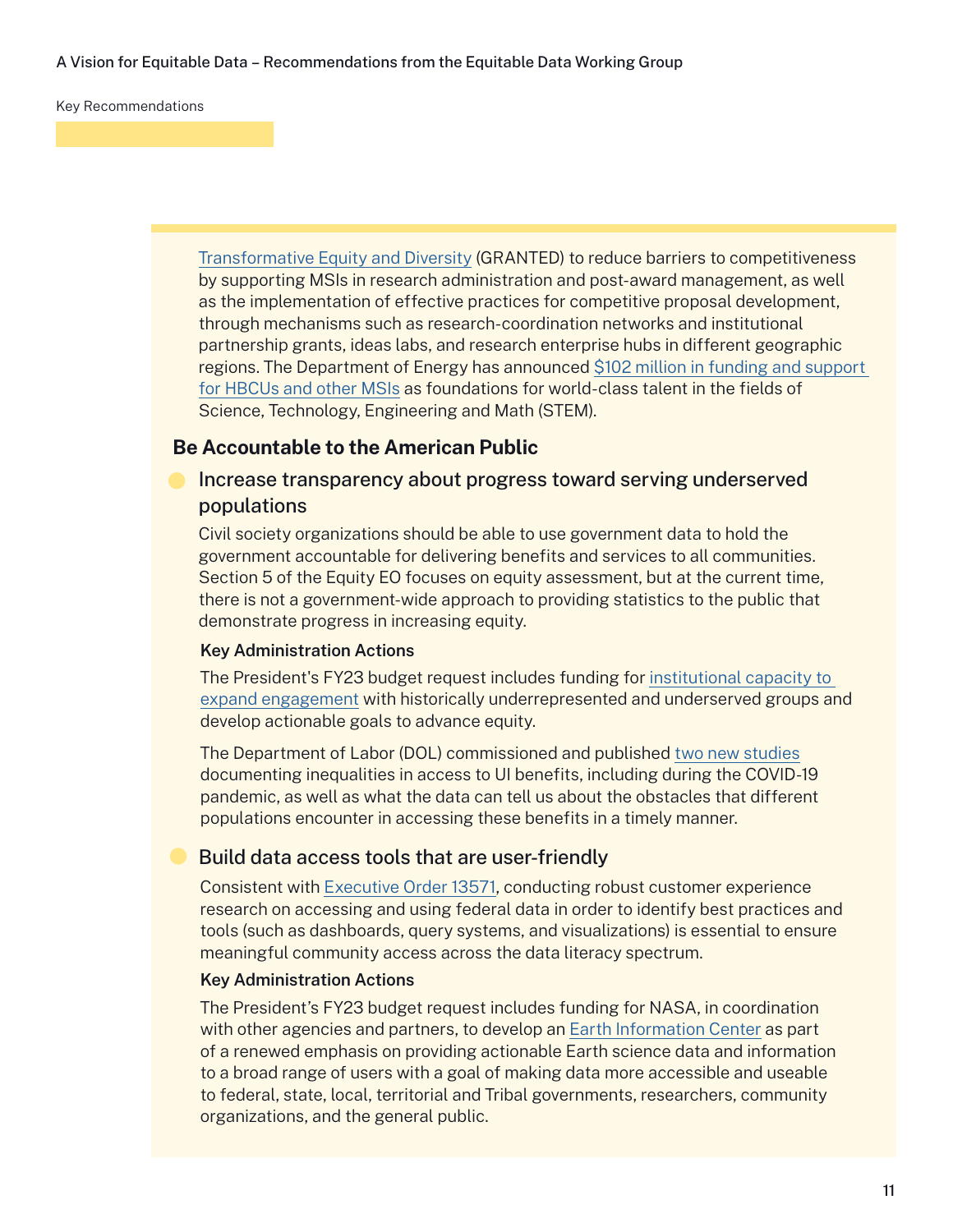In addition, the President's FY23 budget request includes funding for the Census Bureau to develop and [host data equity tools](https://www.commerce.gov/sites/default/files/2022-03/FY2023-Census-Congressional-Budget-Submission.pdf) (developed in collaboration with agencies and stakeholders) and for the NCHS to [enhance the value of health data to](https://www.whitehouse.gov/wp-content/uploads/2022/03/ap_15_statistics_fy2023.pdf)  [communities](https://www.whitehouse.gov/wp-content/uploads/2022/03/ap_15_statistics_fy2023.pdf) through improved visualization and presentation tools. An example of such a tool is the Census' [Community Resilience Estimates](https://experience.arcgis.com/experience/76f53fb6758b49dc87ef47687f9476cf), which provide an easily understood metric for how vulnerable every neighborhood in the United States is to the impacts of disasters, including COVID-19.

We look forward to continuing the work of the Equitable Data Working Group to implement these recommendations, develop further thinking on these important issues, and engage with the broader community of advocates, scholars, and scientists to advance a long-term vision for equity, data, and policymaking.

Actions to make progress toward the vision for equitable data will be done in collaboration with, and be supportive of, related federal efforts, including those pursued by the [Gender Policy Council—](https://www.whitehouse.gov/briefing-room/presidential-actions/2021/03/08/executive-order-on-establishment-of-the-white-house-gender-policy-council/)including implementation of the first-ever [national gender strategy—](https://www.whitehouse.gov/wp-content/uploads/2021/10/National-Strategy-on-Gender-Equity-and-Equality.pdf)and [WHIAANHPI,](https://www.whitehouse.gov/briefing-room/statements-releases/2021/05/28/fact-sheet-president-biden-establishes-the-white-house-initiative-on-asian-americans-native-hawaiians-and-pacific-islanders/) as well as work underway to improve data collection related to achieving the President's [scientific integrity and evidence-based](https://www.whitehouse.gov/briefing-room/presidential-actions/2021/01/27/memorandum-on-restoring-trust-in-government-through-scientific-integrity-and-evidence-based-policymaking/)  [policymaking,](https://www.whitehouse.gov/briefing-room/presidential-actions/2021/01/27/memorandum-on-restoring-trust-in-government-through-scientific-integrity-and-evidence-based-policymaking/) [health equity,](https://www.minorityhealth.hhs.gov/assets/pdf/HETF_Report_508_102821_9am_508Team%20WIP11-compressed.pdf) [environmental justice,](https://www.whitehouse.gov/briefing-room/presidential-actions/2021/01/27/executive-order-on-tackling-the-climate-crisis-at-home-and-abroad/) and [federal diversity,](https://www.whitehouse.gov/briefing-room/presidential-actions/2021/06/25/executive-order-on-diversity-equity-inclusion-and-accessibility-in-the-federal-workforce/)  [equity, inclusion and accessibility commitments](https://www.whitehouse.gov/briefing-room/presidential-actions/2021/06/25/executive-order-on-diversity-equity-inclusion-and-accessibility-in-the-federal-workforce/).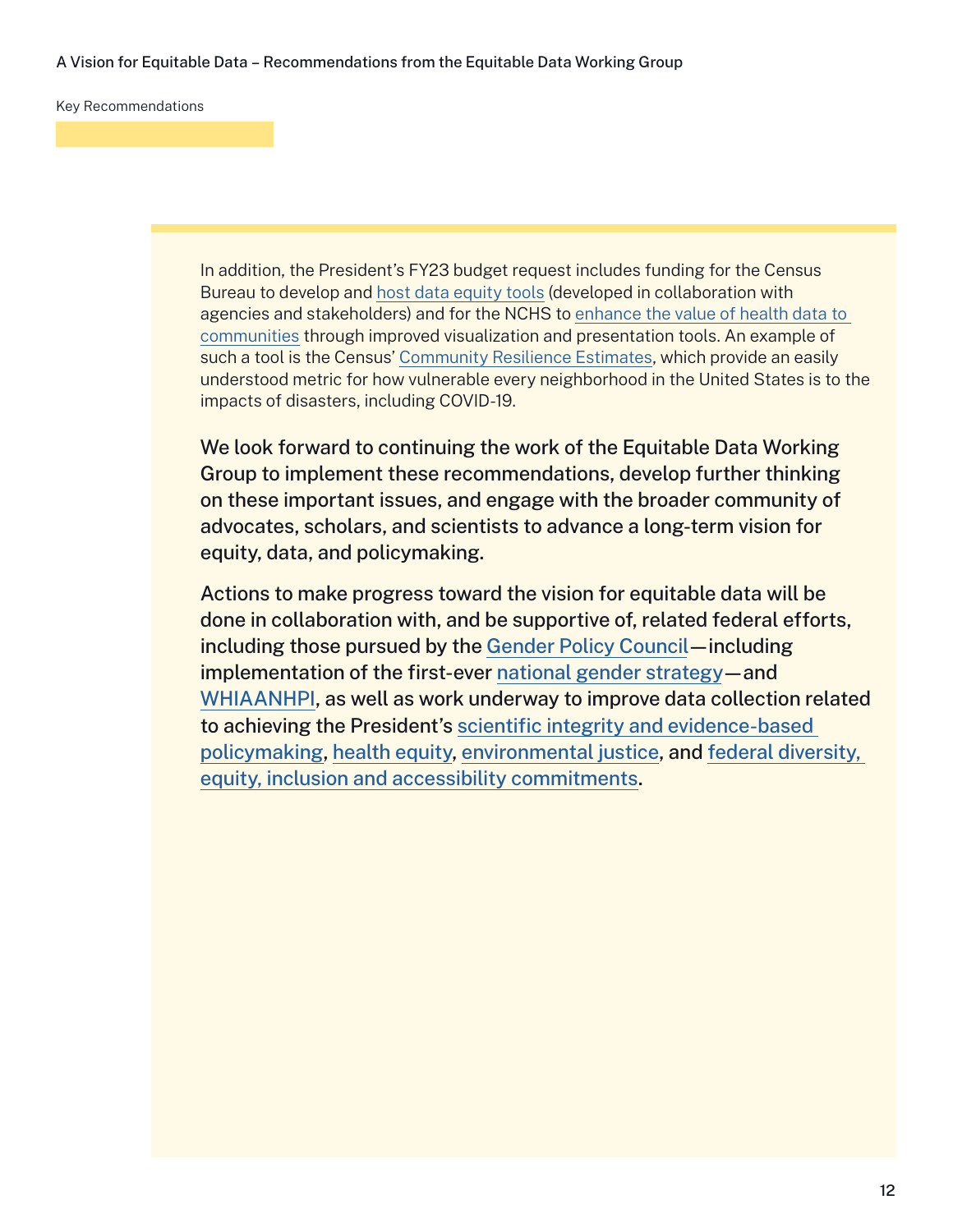# **Appendix A: Working Group Membership**

Working Group membership was designed around types of expertise rather than agency representation. The Equity EO mandated the Working Group's initial membership include the Federal Chief Information Officer (CIO), the US Chief Statistician, the US Chief Data Scientist, Administrator of the U.S. Digital Service, Chair of Council on Economic Advisors, Director of the U.S. Census Bureau, and the Assistant Secretary of the Treasury for Tax Policy.

# **Per the Equity EO, the Working Group membership includes:**

- Margo Schwab, co-Chair, PhD chosen by OMB to bring the perspective of the Chief Statistician of the United States;
- Alondra Nelson, co-Chair, PhD chosen by OSTP to bring the perspective of the Chief Technology Officer and Chief Data Scientist of the United States;
- Danny Yagan, PhD was chosen by OMB to represent the OMB Director;
- Ron Jarmin, PhD, as Acting Director of the US Census Bureau;
- Martha Gimbel and later Damon Jones, PhD were chosen by the Council on Economic Affairs to represent their Chair;
- Parth A. Tikiwala, MBA was chosen by OMB to represent the Federal CIO;
- Lily Batchelder, JD/MPP, as Assistant Secretary of the Treasury for Tax Policy of the United States Treasury Department; and
- Amy Paris was designated as the USDS representative.

This group was joined by members of the Domestic Policy Council, in fulfillment of its coordination role, and collectively referred to as the "Steering Committee." Over time, senior officials from other agencies joined the Steering Committee because of the intersection between their work and the Working Group's activities, including representatives from the Department of Labor, the US Department of Agriculture, the Department of Commerce, the Department of Transportation, the Office of the US Trade Representative, the National Aeronautics and Space Administration, the US Equal Employment Opportunity Commission, the Federal Emergency Management Agency, as well as representatives from other Executive Office of the President engaged in the implementation of related executive orders including the Gender Policy Council, the Asian American, Native Hawaiian and Pacific Islander Senior Liaison, and the Office of National Drug Control Policy.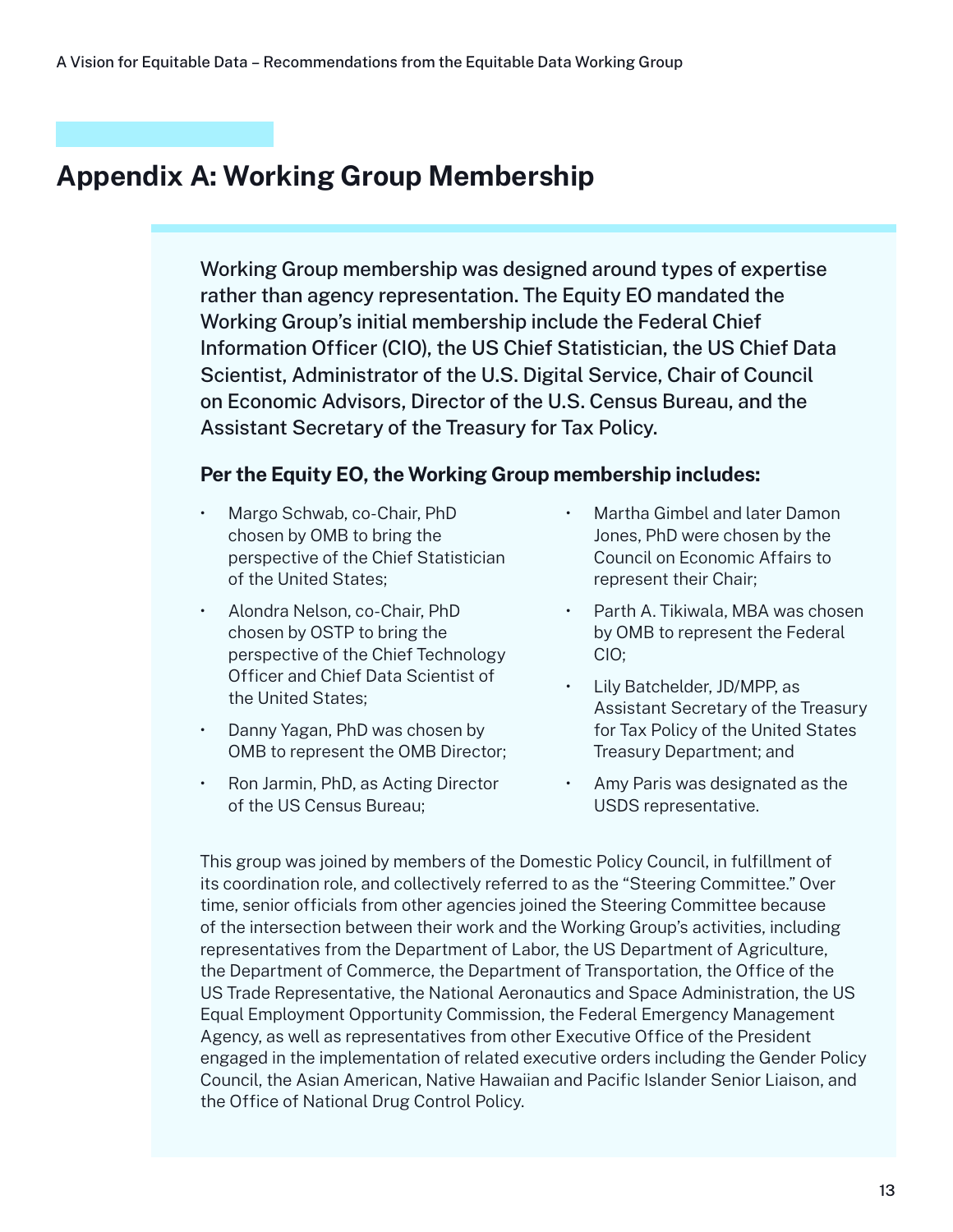# **Appendix B: External Engagement**

The Equity EO highlights the importance of consultation and engagement with the public, including members of underserved communities, as part of the equitable data policy process. To that end, the Working Group held sessions to seek input from a wide range of organizations representing underserved groups (see list below). The Working Group also received over 200 comments in response to an [OMB](https://www.regulations.gov/document/OMB-2021-0005-0001/comment)  [Request for Information](https://www.regulations.gov/document/OMB-2021-0005-0001/comment) (RFI) about how federal data could be improved and leveraged to advance equity.

# **Meetings with Civil Society and the Research Community:**

- AAPI Data
- Advancement Project
- American Economic Association (AEA)
- American Statistical Association (ASA)
- Anchor Collaborative
- Arab Community Center for Economic and Social Services (ACCESS)
- Asian & Pacific Islander American Health Forum (APIAHF)
- Asian Americans Advancing Justice - AAJC
- Association of Asian Pacific American Health Organizations
- Association of Population Centers
- Black Women's Roundtable
- Catalyst Miami
- Casey Family Programs
- Center for American Progress
- Congressional Asian Pacific American Caucus (CAPAC)
- COVID-19 Health Equity Task Force
- DataedX
- Demos
- Equitable Growth
- Esri
- Faith in Action
- Girls for Gender Equity
- Grantmakers for Girls of Color
- Gulf Coast Center for Law & Policy (GCCLP)
- In Our Own Voice
- Institute for Women's Policy Research
- Latina Institute
- Legal Momentum
- Ms. Foundation